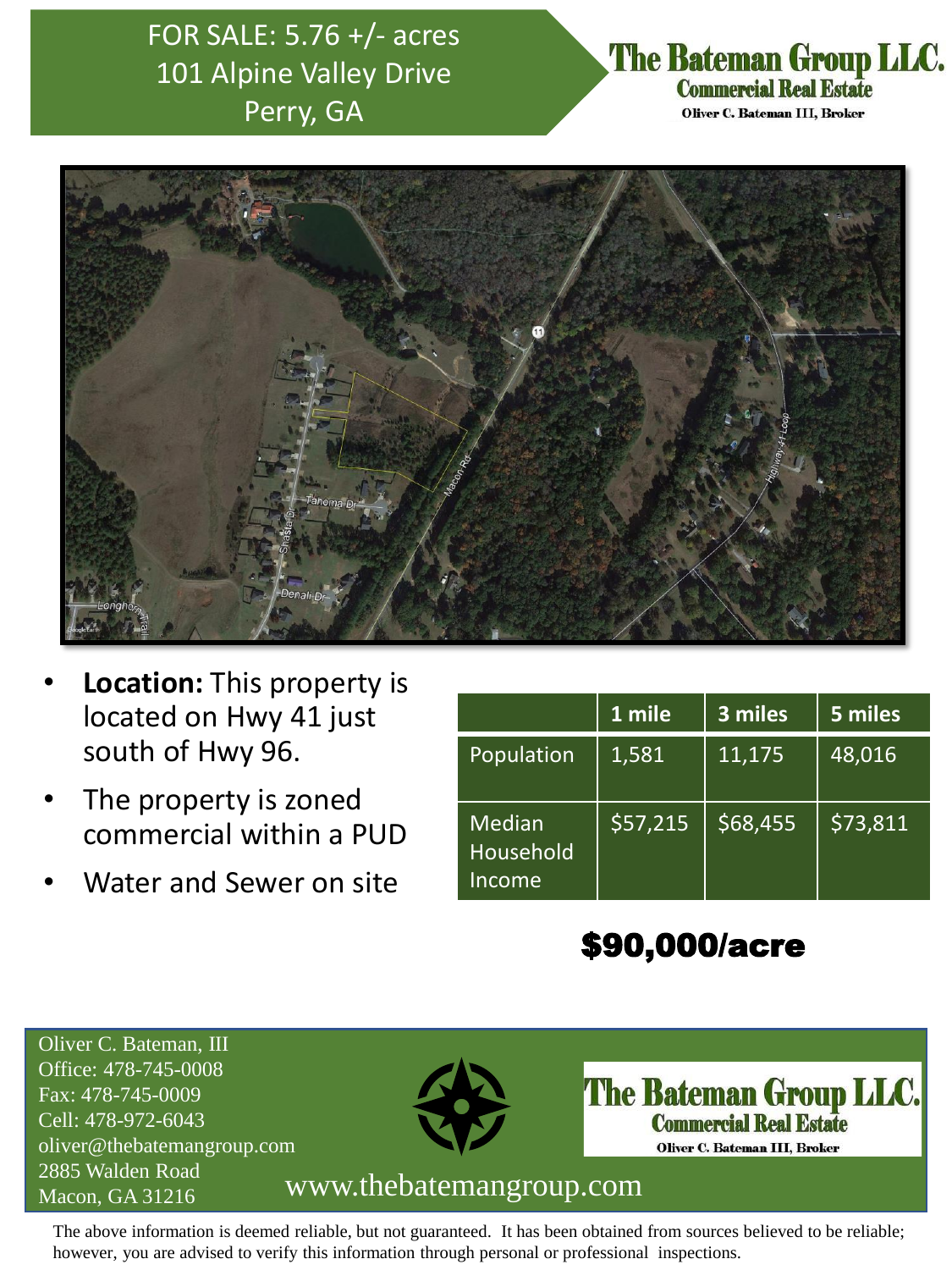## FOR SALE: 5.76 +/- ac 101 Alpine Valley Dr Perry, GA



#### **LOCATOR MAP**



Oliver C. Bateman, III Office: 478-745-0008 Fax: 478-745-0009 Cell: 478-972-6043 oliver@thebatemangroup.com 2885 Walden Road



The Bateman Group LLC. **Commercial Real Estate** Oliver C. Bateman III, Broker

### Macon, GA 31216 www.thebatemangroup.com

The above information is deemed reliable, but not guaranteed. It has been obtained from sources believed to be reliable; however, you are advised to verify this information through personal or professional inspections.